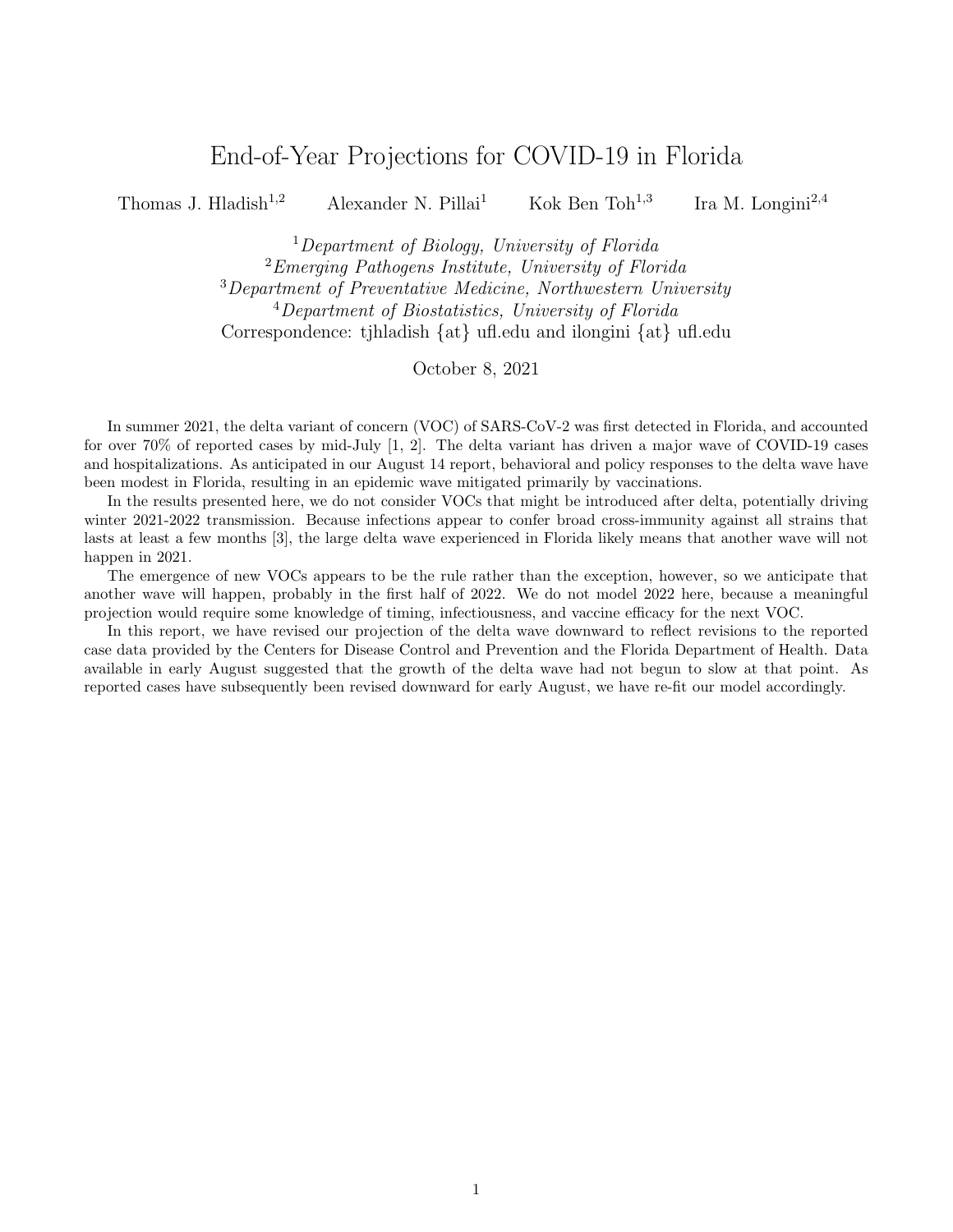## Results



Figure 1: Reported daily cases for Florida, modeled (yellow) compared to empirically reported cases in the state of Florida (black). Our August 14 report projected a peak of 33,000 reported cases per day for the entire state. Here we show a peak of 25,000 cases per day, or about 114 reported cases per day per 100,000 residents.



Figure 2: Reported weekly cases for Florida, modeled (yellow) compared to empirically reported cases in the state of Florida (black). Incomplete weeks in the reported data at the beginning and end of the time series have been omitted.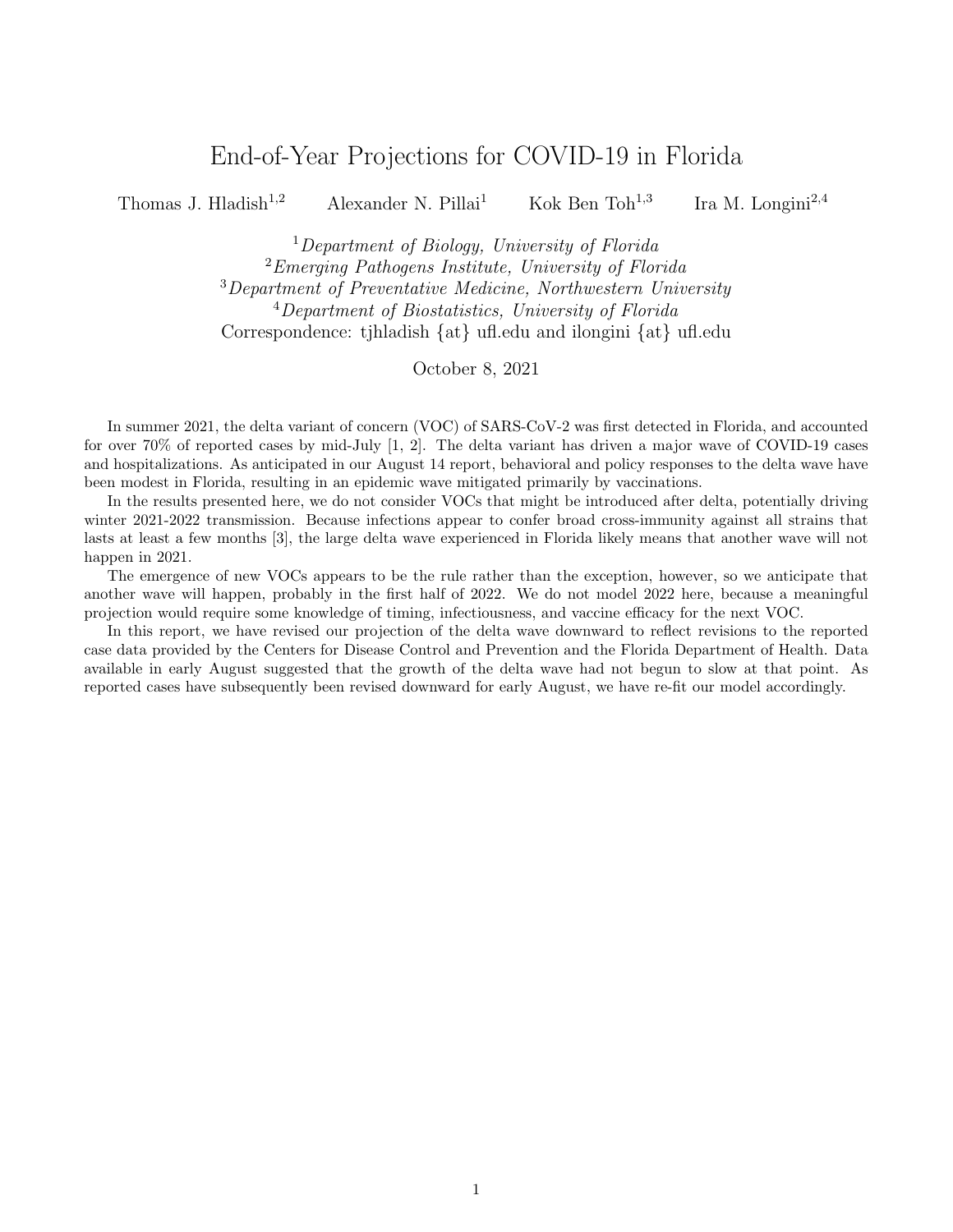

**Figure 3:** Time-varying reproduction number  $(R_t)$  measured from our model.  $R_t$  is the average number of infections that will be directly caused by each person infected on a given day. Note that  $R_t$  corresponds to how rapidly an epidemic is growing, and not when the most infections are reported, and thus is highest at roughly the halfway point during the growth phase of an epidemic wave. As long as  $R_t$  stays below 1, COVID-19 incidence will trend downward.



Figure 4: Total (both asymptomatic and symptomatic) infections for Florida from our model. Note that availability of testing and reporting lags have changed during the course of the pandemic; these effects are taken into account in, e.g., Fig. 2, but this figure assumes perfect, instantaneous detection of all infections. As a result, we see that the model suggests the summer 2020 and delta waves were actually similar in size, despite differences in reported cases.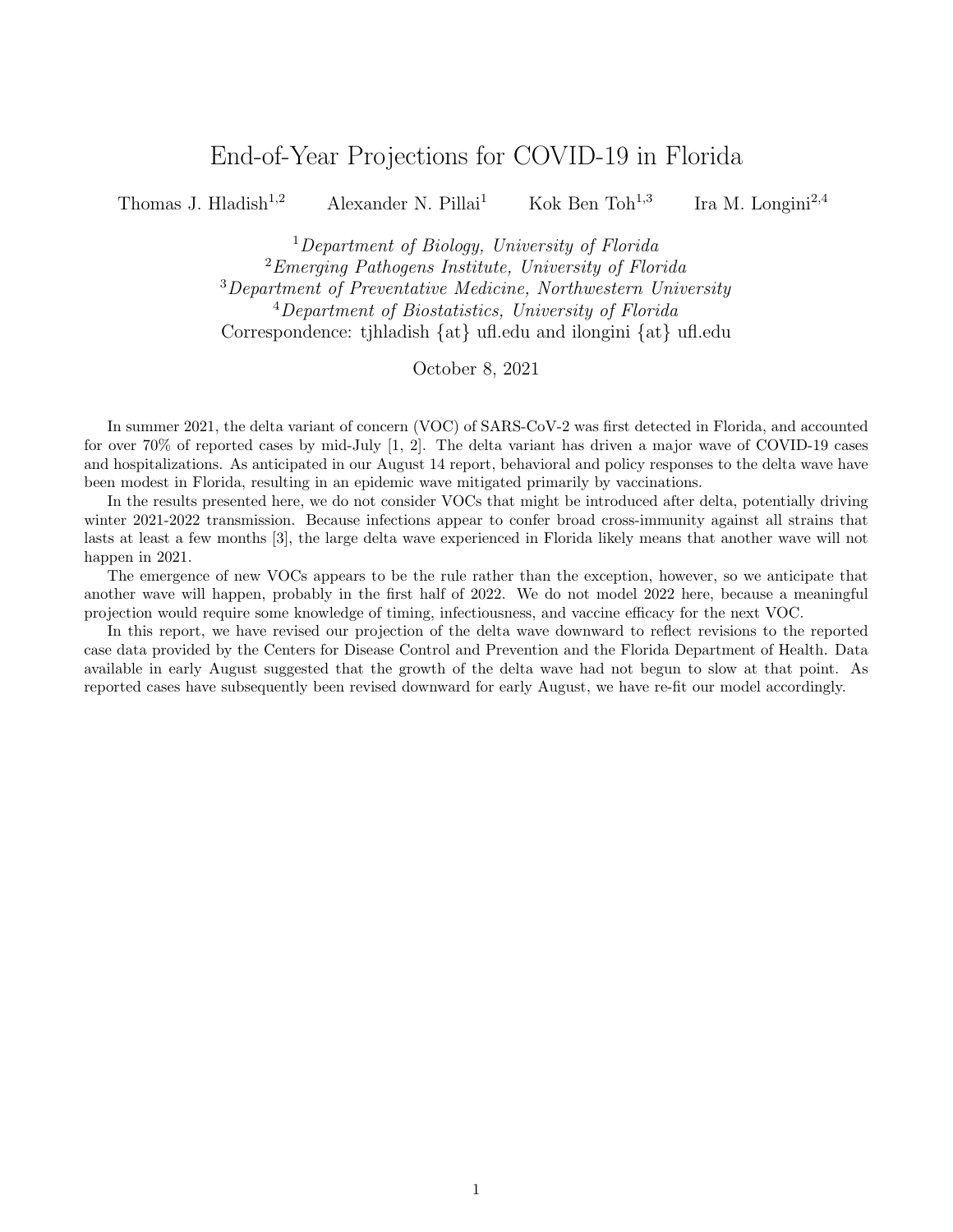

Figure 5: Reported daily deaths for Florida, modeled using the ABM (red) compared to empirically reported deaths in the state of Florida (black). Empirical death data transitioned from date of reporting to date of death beginning in June 2021, and thus, the empirical data has been truncated in order to maintain compatibility with model data streams.